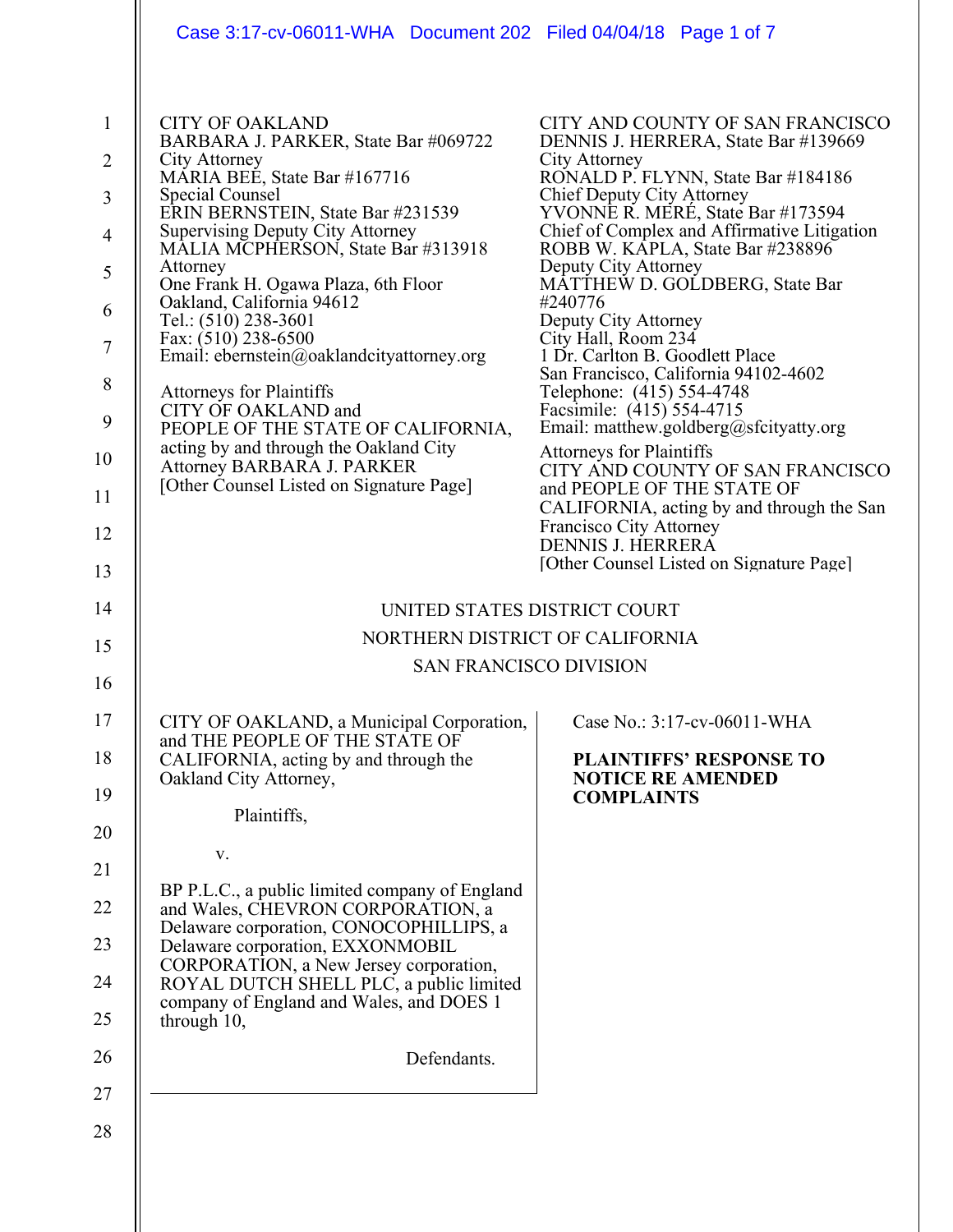|                | Case 3:17-cv-06011-WHA Document 202 Filed 04/04/18 Page 2 of 7                                                                               |                                                            |
|----------------|----------------------------------------------------------------------------------------------------------------------------------------------|------------------------------------------------------------|
|                |                                                                                                                                              |                                                            |
| $\mathbf{1}$   | CHEVRON CORP.,                                                                                                                               |                                                            |
| $\overline{2}$ | Third Party Plaintiff,                                                                                                                       |                                                            |
| $\mathfrak{Z}$ | v.                                                                                                                                           |                                                            |
| $\overline{4}$ | STATOIL ASA,                                                                                                                                 |                                                            |
| 5<br>6         | Third Party Defendant.                                                                                                                       |                                                            |
|                | CITY AND COUNTY OF SAN FRANCISCO,<br>a Municipal Corporation, and THE PEOPLE OF                                                              | Case No.: 3:17-cv-06012-WHA                                |
|                | THE STATE OF CALIFORNIA, acting by and<br>through the San Francisco City Attorney<br>DENNIS J. HERRERA,                                      | <b>PLAINTIFFS' RESPONSE TO</b><br><b>NOTICE RE AMENDED</b> |
|                | Plaintiffs,                                                                                                                                  | <b>COMPLAINTS</b>                                          |
|                | V.                                                                                                                                           |                                                            |
|                | BP P.L.C., a public limited company of England                                                                                               |                                                            |
|                | and Wales, CHEVRON CORPORATION, a<br>Delaware corporation, CONOCOPHILLIPS, a<br>Delaware corporation, EXXON MOBIL                            |                                                            |
|                | CORPORATION, a New Jersey corporation,<br>ROYAL DUTCH SHELL PLC, a public limited<br>company of England and Wales, and DOES 1<br>through 10, |                                                            |
|                | Defendants.                                                                                                                                  |                                                            |
|                | CHEVRON CORP.,                                                                                                                               |                                                            |
|                | Third Party Plaintiff,                                                                                                                       |                                                            |
|                | V.                                                                                                                                           |                                                            |
|                | STATOIL ASA,                                                                                                                                 |                                                            |
|                | Third Party Defendant.                                                                                                                       |                                                            |
|                |                                                                                                                                              |                                                            |
|                |                                                                                                                                              |                                                            |
|                |                                                                                                                                              |                                                            |
|                |                                                                                                                                              |                                                            |
|                |                                                                                                                                              |                                                            |
|                |                                                                                                                                              |                                                            |
|                |                                                                                                                                              |                                                            |
|                |                                                                                                                                              |                                                            |
|                |                                                                                                                                              |                                                            |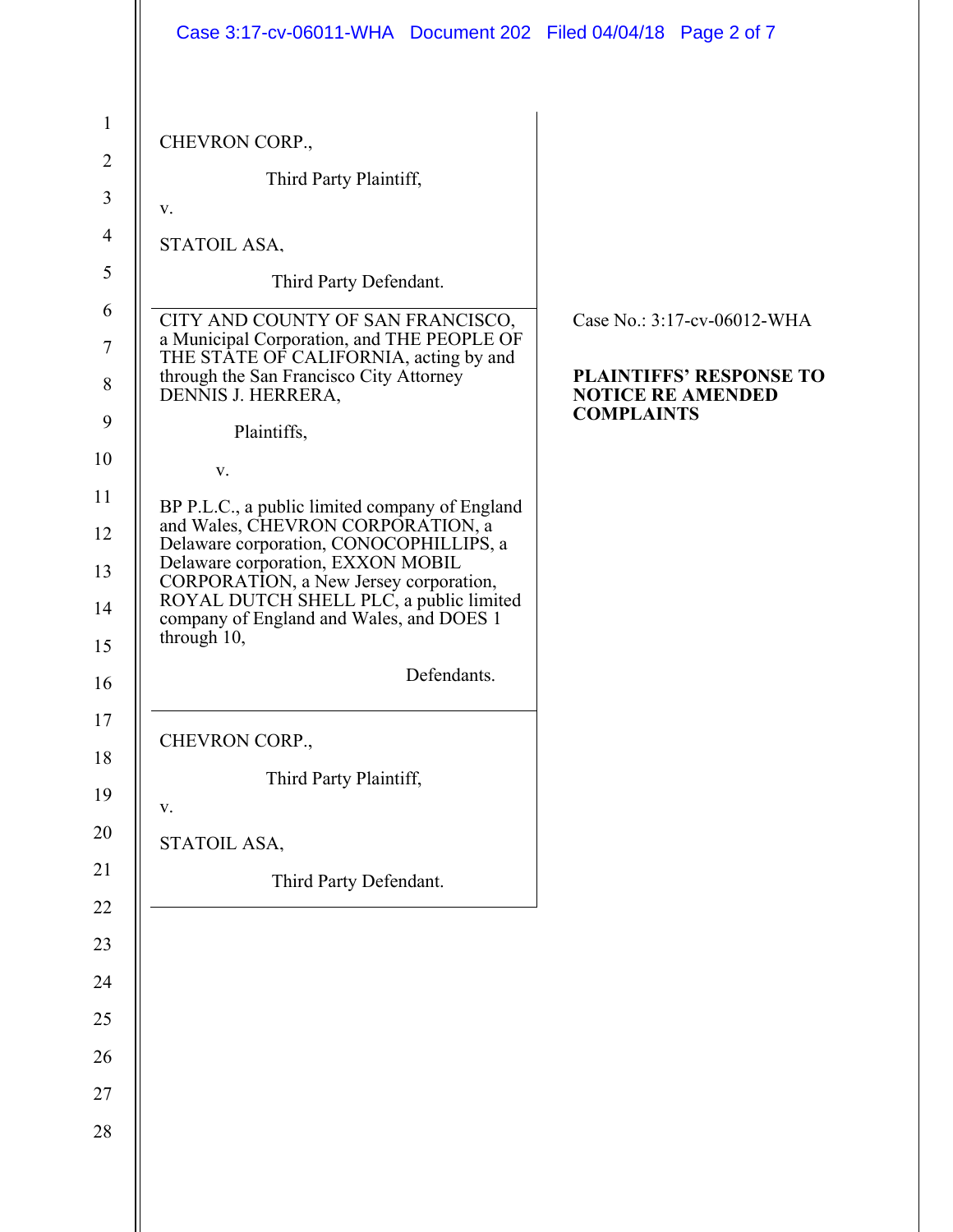## Case 3:17-cv-06011-WHA Document 202 Filed 04/04/18 Page 3 of 7

| $\mathbf{1}$   | Plaintiffs the City of Oakland and the People of the State of California, acting by and through      |
|----------------|------------------------------------------------------------------------------------------------------|
| $\overline{2}$ | Oakland City Attorney Barbara J. Parker in Case No. 3:17-cv-06011-WHA, and the City and County       |
| 3              | of San Francisco and the People of the State of California, acting by and through San Francisco City |
| $\overline{4}$ | Attorney Dennis J. Herrera in Case No. 3:17-cv-06012-WHA ("Plaintiffs"), respond to the Court's      |
| 5              | Notice Re Amended Complaints in the above-captioned cases. The following is a summary of the         |
| 6              | substantive changes effected in Plaintiffs' amended complaints:                                      |
| 7              | ConocoPhillips. Plaintiffs have added the parent company, ConocoPhillips, and dropped the            |
| 8              | subsidiary known as "ConocoPhillips Company." Plaintiffs intended to sue the parent                  |
| 9              | company and have now corrected this issue. Amended Compls. ("AC") $\P$ 22.                           |
| 10             | Federal common law. In order to conform their complaint to the Court's ruling dated                  |
| 11             | February 27, 2018, ECF No. 116 in No. 3:17-cv-06012-WHA and ECF No. 134 in No. 3:17-                 |
| 12             | cv-06011-WHA, Plaintiffs have separately pled a federal common law claim. AC ¶ 14-15,                |
| 13             | 137-142. Plaintiffs have reserved all their rights with respect to subject matter jurisdiction.      |
| 14             | AC ¶ 12.                                                                                             |
| 15             | City and County of San Francisco/City of Oakland. The City and County of San Francisco               |
| 16             | and the City of Oakland have been added as plaintiffs on the federal claims (only). AC II            |
| 17             | 137-142.                                                                                             |
| 18             | San Francisco International Airport. San Francisco has added allegations regarding sea level         |
| 19             | rise at San Francisco International Airport. SF AC ¶ 131(e).                                         |
| 20             | Additional causation allegations. Plaintiffs have added additional allegations related to            |
| 21             | causation, including allegations based upon a 2014 study from the peer-reviewed literature           |
| 22             | that sets forth the amount of carbon dioxide and methane in the atmosphere that is                   |
| 23             | attributable to each of the defendant's production of fossil fuels. Based upon this study,           |
| 24             | Plaintiffs' amended complaints allege, <i>inter alia</i> , that "Defendants are collectively         |
| 25             | responsible, through their production, marketing, and sale of fossil fuels, for over 11% of all      |
| 26             | the carbon and methane pollution from industrial sources that has accumulated in the                 |
| 27             | atmosphere since the dawn of the Industrial Revolution." AC $\P$ 94.                                 |
| 28             |                                                                                                      |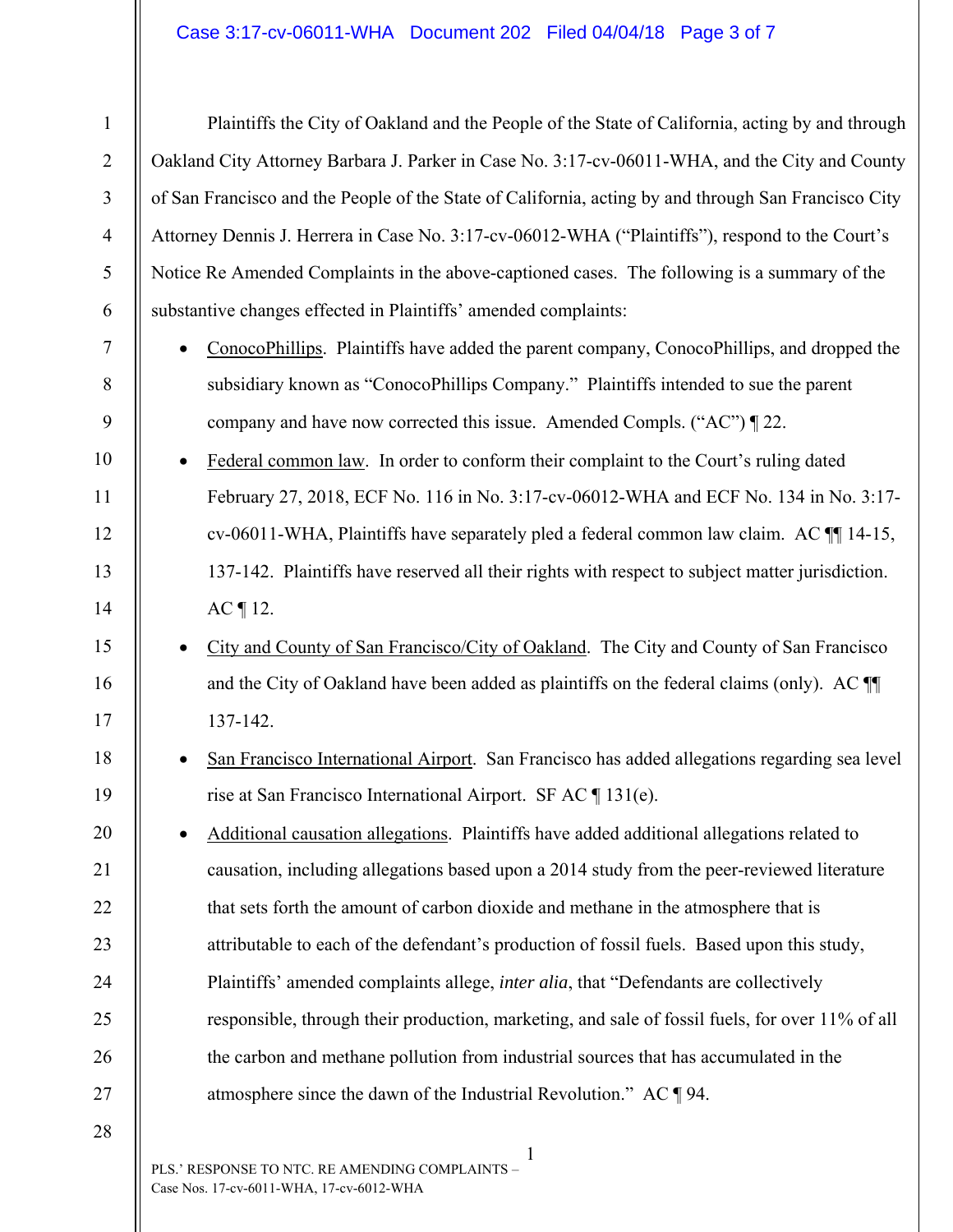## Case 3:17-cv-06011-WHA Document 202 Filed 04/04/18 Page 4 of 7

 Additional personal jurisdiction allegations. Plaintiffs have added additional allegations of contacts with California for all four defendants that have challenged personal jurisdiction. In addition, in light of the Court's ruling with respect to federal common law, Plaintiffs have added allegations of contacts with the United States with respect to the two foreign defendants. *See* Fed. R. Civ. P. 4(k)(2); *Axiom Foods, Inc. v. Acerchem Int'l, Inc*., 874 F.3d 1064, 1072 (9th Cir. 2017); AC ¶¶ 16-17, 19, 22, 25, 28, 33-73.

 The Eastern Pacific Ocean is Experiencing Sea Level Rise, Including Along the coast of the Americas. The amended complaints include allegations based upon the most recent (2013) IPCC report demonstrating that the *long-term* (1950-2012) sea level rise trend in San Francisco Bay is consistent with the global sea level rise trend over the same time period. The amended complaints include a graph from the 2013 IPCC report demonstrating this longterm sea level rise trend and correlation in the Bay; defendants excised this graph from their tutorial slides (*see* defendants' Part II tutorial slide nos. 22-23), which purported to show that sea level was falling in the eastern Pacific Ocean along the coast of the Americas based upon satellite records from 1992-2012. The amended complaints also: (1) allege that the *full* satellite record (1992-2018) shows that sea levels in fact are rising in the Eastern Pacific, including along the coast of the Americas; (2) include a world map from the U.S. National Oceanic and Atmospheric Administration's current web site depicting the global sea level rise based upon the full satellite record; and (3) allege that the time period of satellite data available when the IPCC published its report is recognized by scientists (and the IPCC itself in the 2013 report) as too short a time period to detect a trend in climate change-induced sea level rise. The amended complaints also include allegations based upon a peer-reviewed study of the satellite data published very recently (Feb. 27, 2018) demonstrating that the full satellite record shows sea level rise to be accelerating and therefore that previous projections of future sea level rise have been too conservative. AC ¶¶ 125-127.

26 27

28

1

2

3

4

5

6

7

8

9

10

11

12

13

14

15

16

17

18

19

20

21

22

23

24

25

 The Fourth National Climate Assessment. The amended complaints add an allegation based upon the United States Fourth National Climate Assessment, which was issued after Plaintiffs filed their original complaints. AC ¶ 86.

2 PLS.' RESPONSE TO NTC. RE AMENDING COMPLAINTS – Case Nos. 17-cv-6011-WHA, 17-cv-6012-WHA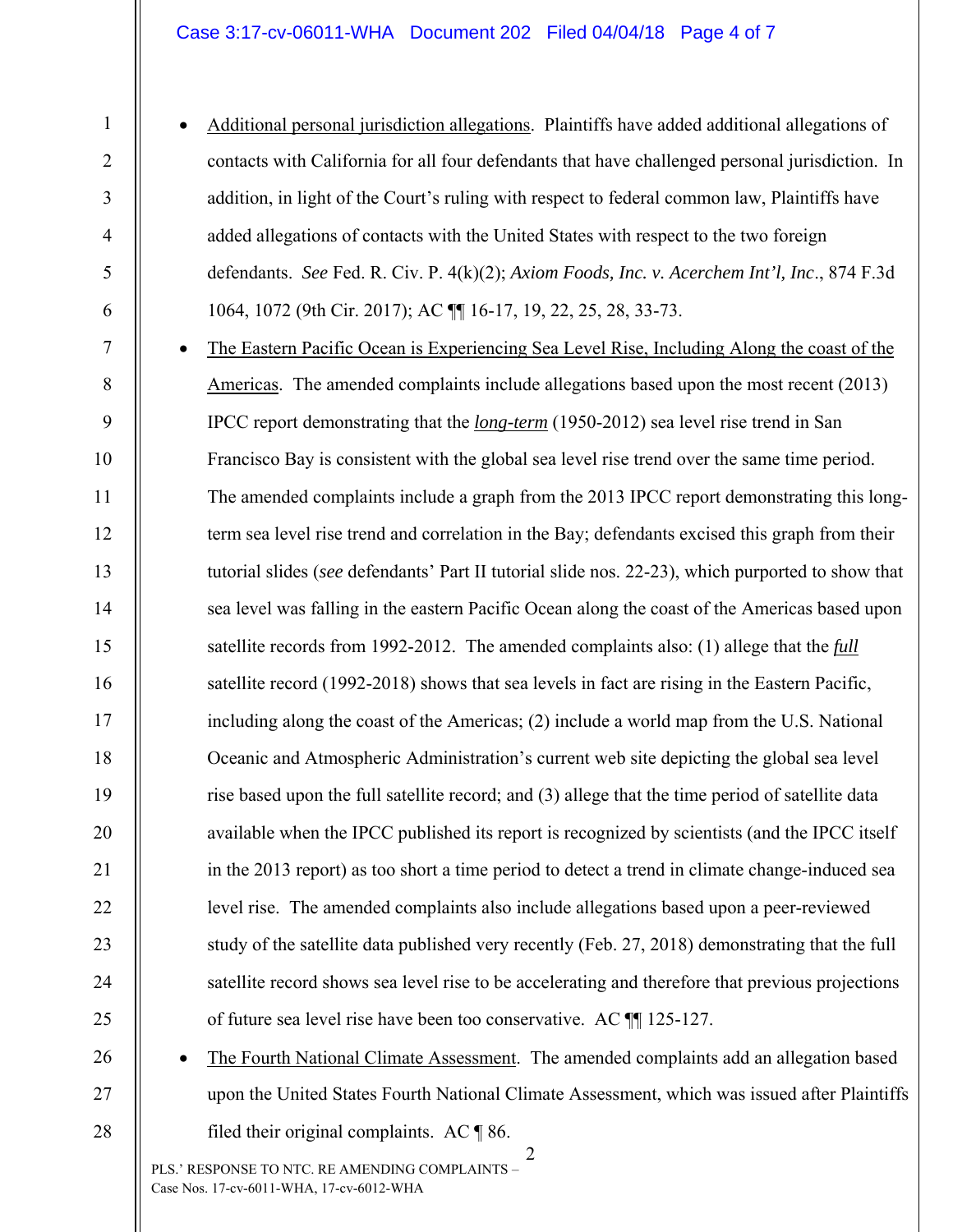CO2 Climate Task Force. Plaintiffs have edited their allegations regarding the CO2 Climate Task Force to add detail and reflect the fact that this task force appears to have been convened and operated by fossil fuel companies directly, with the American Petroleum Institute ("API") serving as a convener and keeper of meeting minutes. The original complaint had alleged that this entity was an "API task force." AC ¶ 98(b).

 Additional allegations regarding Global Climate Coalition ("GCC") presentation. Plaintiffs have added detail and context to their allegations regarding an internal GCC presentation. AC ¶ 108.

- Express statement that lobbying activities are not at issue. Plaintiffs' original complaints did not seek to impose liability based upon any lobbying activities. Plaintiffs' amended complaints make this point expressly: "Nor do Plaintiffs seek to impose any liability for lobbying activity; to the extent any particular promotional activity might have had dual goals of both promoting a commercial product in the marketplace and influencing policy, Plaintiffs invoke such activities for the purpose of the former, not the latter, and/or as evidence relevant to show Defendants' knowledge of the dangerous nature of their products." AC ¶ 11.
- Global Climate Science Communications Team. References to this group have been omitted from the amended complaints. While the group's efforts to sow doubt about climate science were unsavory, Plaintiffs seek to avoid unnecessary debates about whether this group was or was not strictly focused on lobbying. Plaintiffs reserve their rights to take all discovery to demonstrate the Defendants' intent, which may include discovery with respect to this organization.

 Miscellaneous. Plaintiffs have made additional, miscellaneous edits to the complaints. Redline documents comparing the original and amended complaints are attached hereto for the Court's convenience as Exhibits A and B. AC ¶¶ 5-6, 8-9, 12-13, 80, 82, 87-88, 92, 94- 95, 99-100, 104, 113, 115-116, 130, 132, 146.

27

1

2

3

4

5

6

7

8

9

10

11

12

13

14

15

16

17

18

19

20

21

22

23

24

25

26

28

Dated: April 4, 2018 Respectfully submitted,

*\*\* /s/ Erin Bernstein*

3 PLS.' RESPONSE TO NTC. RE AMENDING COMPLAINTS – Case Nos. 17-cv-6011-WHA, 17-cv-6012-WHA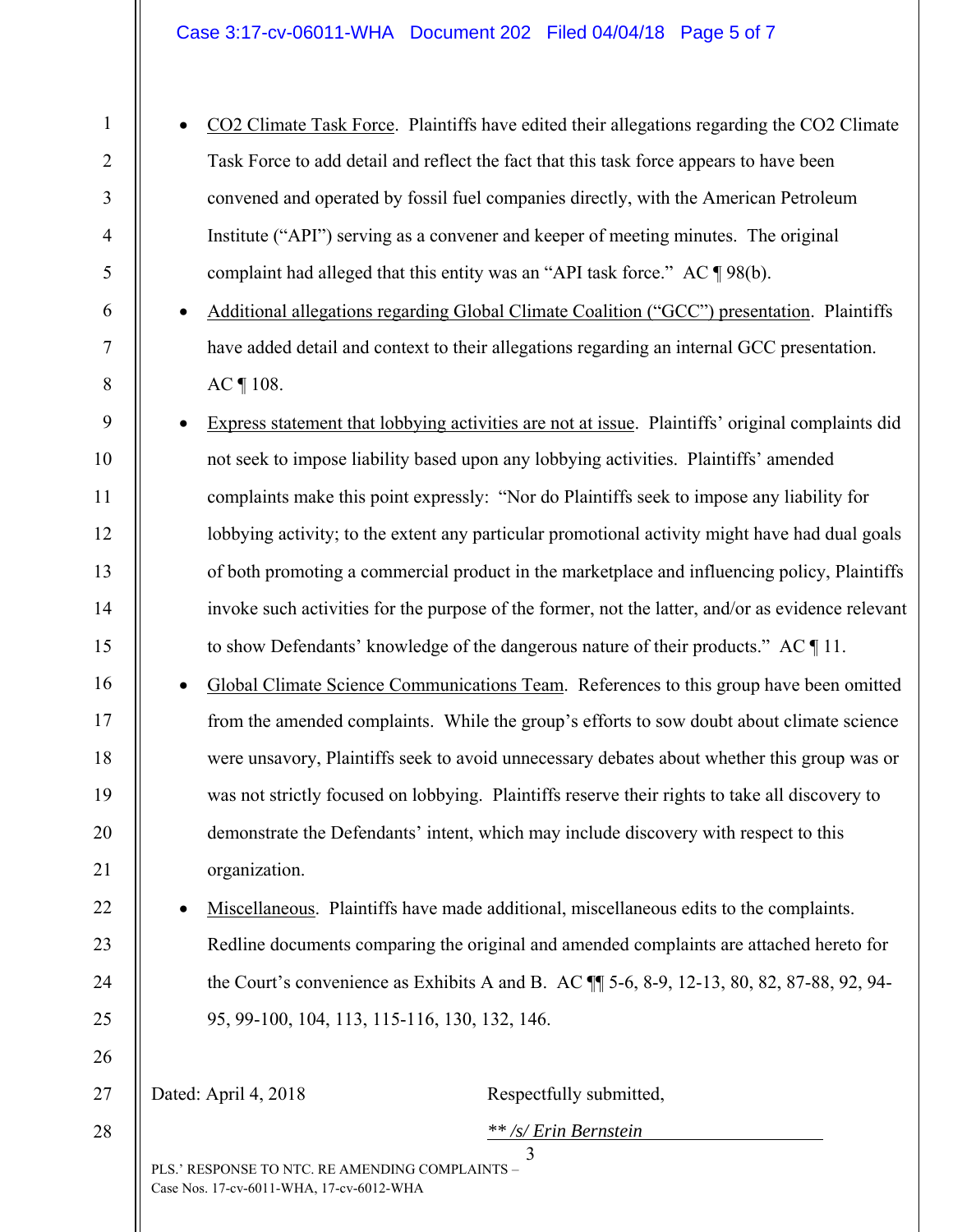| $\mathbf{1}$   | BARBARA J. PARKER (State Bar #069722)                                                                  |
|----------------|--------------------------------------------------------------------------------------------------------|
| $\overline{2}$ | <b>City Attorney</b><br>MARIA BEE (State Bar #167716)                                                  |
| 3              | Special Counsel<br>ERIN BERNSTEIN (State Bar #231539)                                                  |
| 4              | <b>Supervising Deputy City Attorney</b><br>MALIA MCPHERSON (State Bar #313918)                         |
| 5              | Attorney<br>One Frank H. Ogawa Plaza, 6th Floor                                                        |
| 6              | Oakland, California<br>Tel.: (510) 238-3601                                                            |
| 7              | Fax: (510) 238-6500<br>Email: ebernstein@oaklandcityattorney.org                                       |
| 8              | <b>Attorneys for Plaintiffs</b>                                                                        |
| 9              | CITY OF OAKLAND and<br>PEOPLE OF THE STATE OF CALIFORNIA,                                              |
| 10             | acting by and through Oakland City Attorney<br><b>BARBARA J. PARKER</b>                                |
| 11             | ** Pursuant to Civ. L.R. 5-1(i)(3), the electronic<br>filer has obtained approval from this signatory. |
| 12             | ** /s/ Matthew D. Goldberg                                                                             |
| 13             | DENNIS J. HERRERA, State Bar #139669                                                                   |
| 14             | City Attorney<br>RONALD P. FLYNN, State Bar #184186                                                    |
| 15             | Chief Deputy City Attorney<br>YVONNE R. MERÉ, State Bar #173594                                        |
| 16             | Chief of Complex and Affirmative Litigation<br>ROBB W. KAPLA, State Bar #238896                        |
| 17             | Deputy City Attorney<br>MATTHEW D. GOLDBERG, State Bar #240776                                         |
| 18             | Deputy City Attorney<br>City Hall, Room 234                                                            |
| 19             | 1 Dr. Carlton B. Goodlett Place<br>San Francisco, California 94102-4602                                |
| 20             | Tel.: (415) 554-4748<br>Fax.: $(415)$ 554-4715                                                         |
| 21             | Email: matthew.goldberg@sfcityatty.org                                                                 |
| 22             | <b>Attorneys for Plaintiffs</b><br>CITY AND COUNTY OF SAN FRANCISCO and                                |
| 23             | PEOPLE OF THE STATE OF CALIFORNIA,<br>acting by and through San Francisco City Attorney                |
| 24             | <b>DENNIS J. HERRERA</b>                                                                               |
| 25             | ** Pursuant to Civ. L.R. 5-1(i)(3), the electronic<br>filer has obtained approval from this signatory. |
| 26             | /s/ Steve W. Berman                                                                                    |
| 27             | STEVE W. BERMAN (pro hac vice)<br>steve@hbsslaw.com                                                    |
| 28             | HAGĒNS BERMAN SOBOL SHAPIRO LLP                                                                        |
|                | 4<br>PLS.' RESPONSE TO NTC. RE AMENDING COMPLAINTS -<br>Case Nos. 17-cv-6011-WHA, 17-cv-6012-WHA       |

 $\overline{\phantom{a}}$